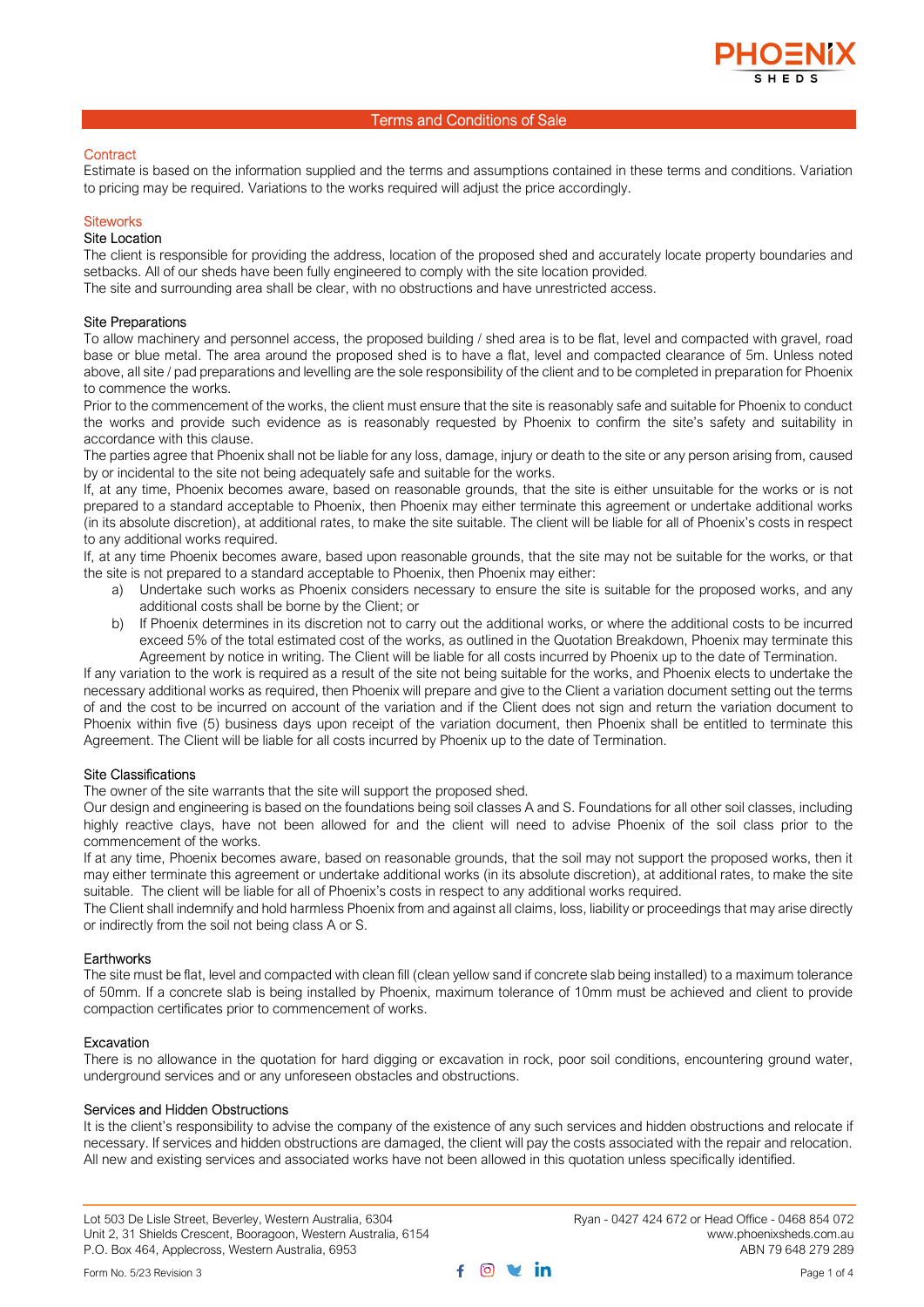

# Concrete Slab / Walls (If Applicable)

All concrete slabs / walls have been designed to suit Class 10 buildings, soil classes A and S and founding into natural ground. If not, the client must obtain the foundation data before entering into this contract. All compaction certificates to be provided prior to commencement of works.

Unless the client has advised otherwise prior to the commencement of the works, Phoenix is entitled to assume that as at commencement, the site is suitable for the concrete slabs / walls (in particular, it is suitable for Class 10 buildings, contains soil classes A and S and is founded into natural ground). For the avoidance of doubt, Phoenix will not be liable for any deficiency in the works or damage to the site or any person or thing, arising as a result of, caused by or incidental to, the site failing to satisfy the requirements as set out above.

If further soil testing is required, this is the responsibility of the client and any amendments to the slab / wall design as a result of the soil testing have not been included in this quotation.

If at any time, Phoenix becomes aware, based on reasonable grounds, that the site may not support the proposed works, then it may either terminate this agreement or undertake additional works (in its absolute discretion), at additional rates, to make the site suitable.

The Client shall indemnify and hold harmless Phoenix from and against all claims, loss, liability or proceedings that may arise directly or indirectly from the soil not being class A or S.

## Final Site Waste Removal

Final site waste removal is the responsibility of the client including removal of packaging, remaining materials and excess spoil / soil associated with the works. Excess concrete, spoil and soil to be located in piles outside Building Area for removal by client.

## **Delivery**

#### **Shortages**

In the case of supply only purchases, the client shall inspect the goods delivered and within seven (7) calendar days of delivery give notice in writing to the company of any shortages in relation to the bill of materials. If the client fails to give such notice, then the client shall be deemed to have accepted the goods as being delivered in their entirety and the Agreement is finalised provided all monies under the Agreement have been paid in full.

#### Insurances

Once the said goods have been delivered to site the owner of the property is then responsible for the security of the said goods and is liable for any loss or damage thereto.

If transport is arranged by the client, such risk to the company shall only extend up to the time of loading of the goods and delivery shall be deemed to be taken thereupon.

If shed is installed, the company will hold limited construction and liability insurance until completion of the works.

# Delayed Delivery

The delivery date agreed in the Agreement is subject to change due to the availability of material, labour, industrial disputes, unseasonal weather conditions and unforeseen circumstances.

Phoenix will not be liable for any delays in delivery caused or contributed to by the abovementioned circumstances.

Unless specifically stated in this Quotation, Phoenix's estimated costs do not include the cost of delivering all necessary components and materials required to complete the project.

#### Site Access

The site shall be accessible by a semi-trailer vehicle, with access to be clear and with no obstructions.

The client must provide, and must ensure that the owner of the property provides, to Phoenix, its contractors, subcontractors and agents, all reasonable access required to the site to carry out the works to completion.

## Installation

# Downpipes and Gutters

Downpipes are connected to guttering and stop at finished floor level. Connection of downpipes to stormwater drainage or water tanks is the responsibility of the client. All drainage works are excluded from the quotation.

## Workmanship

The company will ensure that the works performed comply to industry standards, in accordance with engineering documentation and Australian Standards.

# Temporary Fencing

For government contracts temporary fencing shall be provided if required by the relevant government agency.

Lot 503 De Lisle Street, Beverley, Western Australia, 6304 Ryan - 0427 424 672 or Head Office - 0468 854 072<br>Unit 2, 31 Shields Crescent, Booragoon, Western Australia, 6154 Www.phoenixsheds.com.au Unit 2, 31 Shields Crescent, Booragoon, Western Australia, 6154 P.O. Box 464, Applecross, Western Australia, 6953 ABN 79 648 279 289

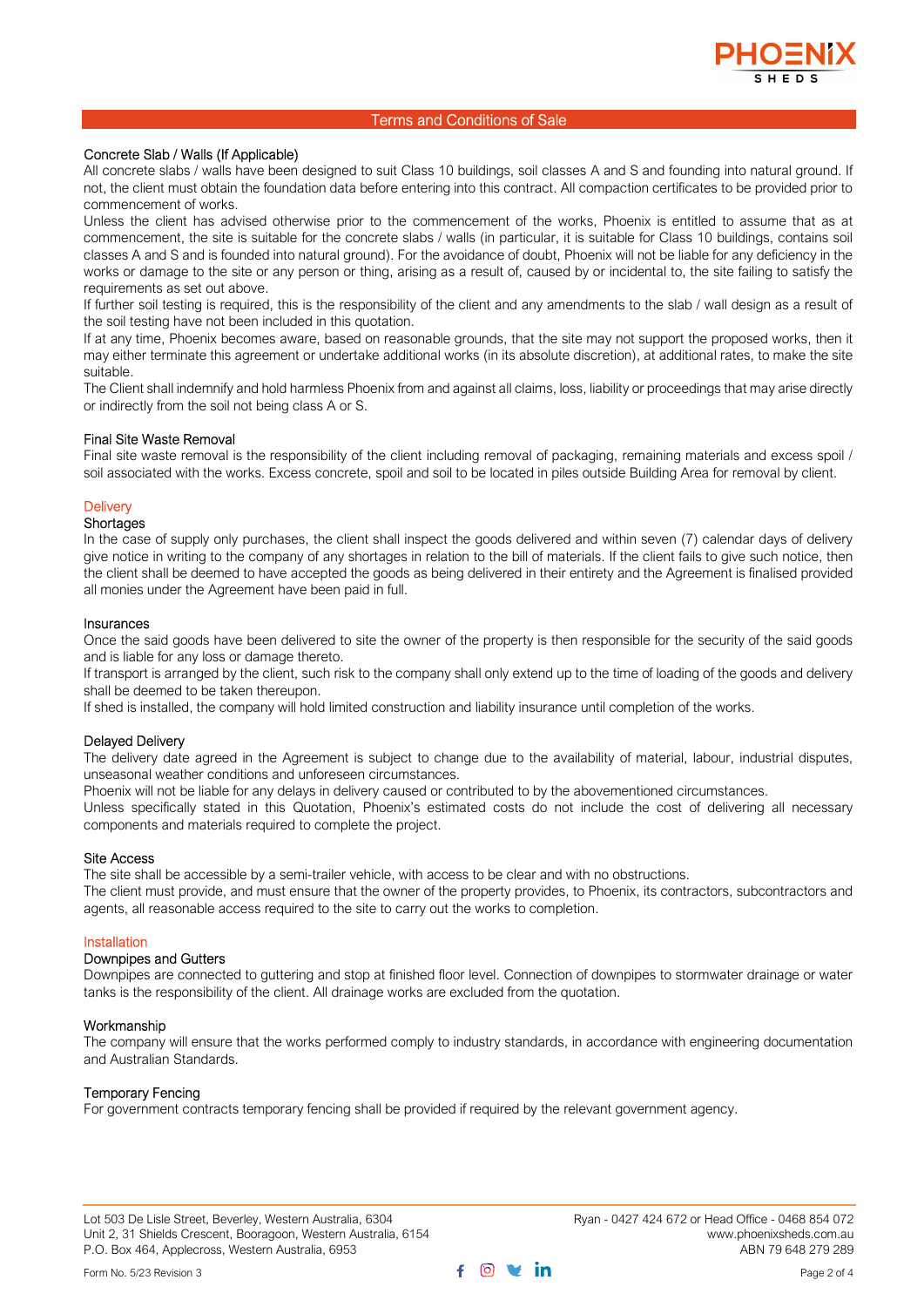

#### General

# Extension of Construction Time

If at any time Phoenix anticipates that the progress of work is or may be delayed as a result of any variations to the Agreement or alteration to the works, any industrial action or civil commotion affecting the Agreement, unavailability of material necessary to the execution of the Agreement, any delays brought about in obtaining the relevant authorised approvals exceeding 14 days from the date of this Agreement, any delays brought about by the owner including but not limited to the delay in providing instructions where required, any delays caused by unseasonal weather conditions, unsuitable soil conditions or damage to a concrete slab, if Phoenix becomes aware of additional information not disclosed at the time of entering into this Agreement, any delay in supplies or labour, or any other cause beyond the reasonable control of the company, then the company may, within a reasonable time, claim an extension in the number of calendar days equal to the period of delay.

Phoenix shall not be liable or be deemed to be in breach of this Agreement for any delays or failures to complete the works which result from any of the above circumstances.

#### **Marketing**

The client hereby grants the company, and any person authorised by the company, permission to film or photograph the shed, and without restraint, allow its use for any promotional purposes without any recall to the company whether legal or monetary. At the completion of the project, Phoenix may decide to install discrete and permanent signage to the building at no cost to the client.

#### **Termination**

Should the client or the company wish to terminate the Agreement after signing the same, they must give written instructions providing 7 days notice, and they must state the grounds on which termination is sought. It is at the company's sole discretion to accept or reject the termination. Regardless, the client will be obliged to pay all the costs expended to the date on the Agreement plus the profit margin that the company would have made on the Agreement which could exceed the money paid on the Agreement to that date.

# Additional Charges

Any amendments or changes to our Quotation Breakdown, Inclusions / Exclusions and Terms and Conditions of Sale from the date of signed Quotation Acceptance, must be made in writing and signed by all parties.

If at any time the costs to Phoenix for supplying and/or installing the works increases due to no fault of its own, Phoenix may amend the Quotation Breakdown, Inclusions / Exclusions and Terms and Conditions of Sale by providing 5 days' written notice to the client. If the client does not dispute the amendment within 5 days of receiving the notice, the client is deemed to have accepted the amended terms as notified by Phoenix.

#### Concrete Supply (Not Applicable to Projects Where Phoenix Undertaking Concrete Slab / Walls)

Client to provide concrete from an authorised and reputable supplier.

#### Fuel

Client to provide fuel for machinery and equipment.

#### Water / Power

Client to provide potable water and power within 25m of proposed building / shed area.

# **Payments**

## Late Payment

The company may, if payment is not received within 7 days of invoice date, charge interest at 10% on the overdue amount and unless payment is made in full, the client will be liable for all costs associated with recovery.

#### Recovery of Debt

The client hereby consents to the company, and to any person authorised by the company, the right to enter upon the client's land to remove the shed should the client not pay the balance of monies due upon completion of the Agreement.

#### Quotation Period

The Quotation is valid for 14 days from the date the client receives the Quotation ("Acceptance Period"). The client acknowledges and agrees that if Phoenix has not received the signed Quotation Acceptance within the Acceptance Period, or if the client signs the Quotation Acceptance after the Acceptance Period has expired, Phoenix retains the right to amend the Quotation in its absolute discretion.

#### Price Increase

Phoenix will hold this quotation valid and the price firm for a period of no longer than 14 days from the date of signed Quotation Acceptance unless otherwise agreed in writing. Should any increases in costs be experienced prior to authority approval being obtained the client will pay all increases in costs.

Lot 503 De Lisle Street, Beverley, Western Australia, 6304 Ryan - 0427 424 672 or Head Office - 0468 854 072 Unit 2, 31 Shields Crescent, Booragoon, Western Australia, 6154 P.O. Box 464, Applecross, Western Australia, 6953 ABN 79 648 279 289